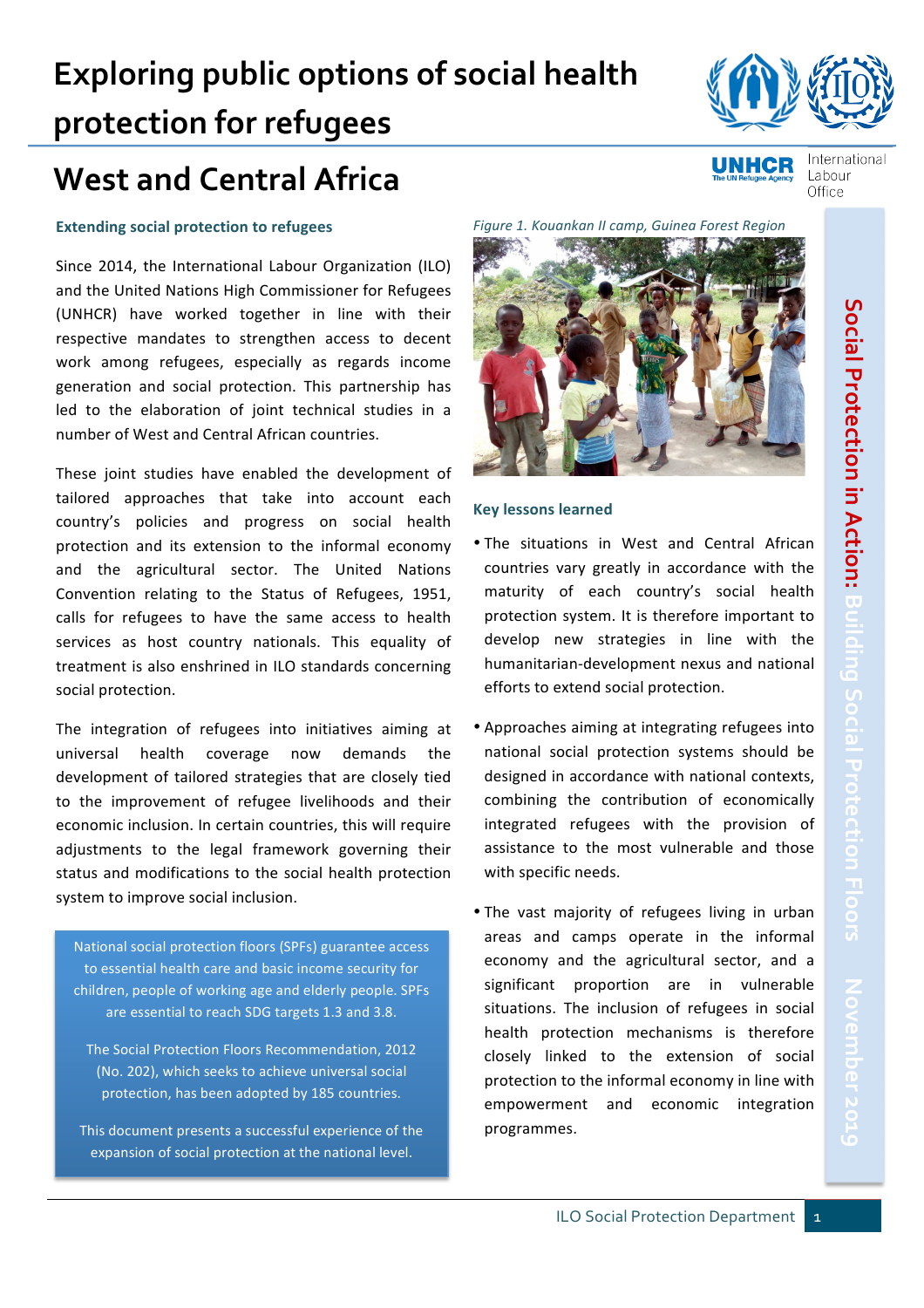## 1. A partnership for the right of refugees to social **protection**

The extension of social protection towards the attainment of goals 1 and 3 of the UN's 2030 Agenda for Sustainable Development applies to all, including displaced persons and refugees. The number of refugees, asylum seekers or internally displaced persons worldwide has reached an all-time high of over 70 million people (UNHCR, 2019).

ILO instruments such as the Equality of Treatment (Social Security) Convention, 1962 (No. 118) and the Employment and Decent Work for Peace and Resilience Recommendation, 2017 (No. 205) acknowledge the importance of ensuring that displaced persons and refugees are covered by social protection mechanisms (ILO, forthcoming). 

Access to health care, including prenatal and postnatal care, is the first guarantee of social protection floors for all. The Social Protection Floors Recommendation, 2012 (No. 202) states that social protection is a universal human right and an economic and social necessity for development and progress. It also underscores the importance of guaranteeing access to "essential health care, including maternity care, that meets the criteria of availability, accessibility, acceptability and quality [while preventing] hardship and an increased risk of poverty due to the financial consequences of accessing essential health care".

The health of refugees and other forcibly displaced persons is a key element of the protection provided by UNHCR, the aim of which is to secure their access to quality health services equivalent to those enjoyed by host country populations. Public health and community development programmes are therefore developed in close collaboration with governments and partner organizations and seek to reduce morbidity and mortality among refugees and other persons of concern to UNHCR. These programmes now align with the humanitarian-development nexus and feature initiatives that aim at promoting sustainable local solutions for refugees and host populations.

Since 2014, through this partnership on social health protection, the ILO and UNHCR have worked in several West and Central African countries to strengthen

advocacy and provide technical support towards the inclusion of refugees in national social protection systems. The aim of this partnership is to identify opportunities and strategies to integrate refugees into national social protection systems, with health as a starting point.

### **2. A variety of situations**

Although in some cases individuals have gained access to formal work and do not depend on UNHCR assistance, in general, refugees in countries supported through this partnership are, in economic terms, part of the informal economy and the agricultural sector. These refugees therefore fall within the scope of the extension of social protection. The variety of situations at play, especially as regards health coverage, calls for a tailored approach. The countries in question can be broadly grouped into three categories:

- Some countries, such as Rwanda, Djibouti, Sudan and Senegal, have sought to include the entire population in a social health protection system combining contributory and non-contributory mechanisms. However, the integration of refugees is not necessarily a given, and countries sometimes need to be reminded of their international commitments before the technical and financial arrangements for integration can be considered.
- Other countries, such as Cameroon and Burkina Faso, are in the process of implementing their national health coverage systems. In such cases, the inclusion of refugees requires first that they be taken into account in the design of these systems, when developing the technical and financial architecture of the system.
- Finally, some countries have not yet taken the decision to develop a universal health coverage system. Substantive work is therefore needed to support the development of national social protection systems, in particular through inclusive national dialogue. UNHCR may occasionally opt for transitional measures in these countries. For example, in the Democratic Republic of the Congo, where there are currently no public options for coverage for refugees, UNHCR has decided to register refugees in urban areas with a mutual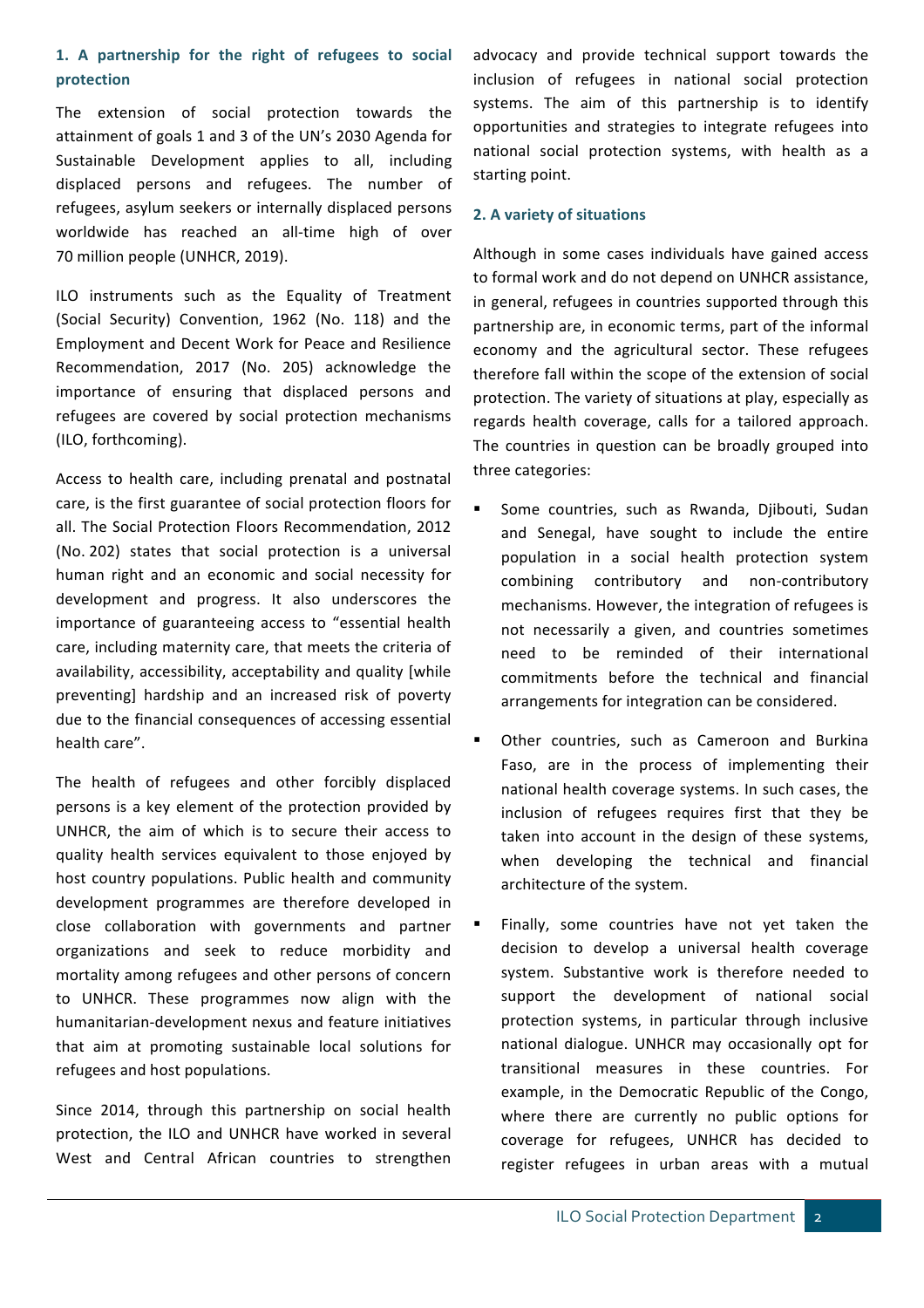health fund already accessed by nationals. Conversely, existing mutual and private funds in Guinea do not have the technical capacity and minimum management structure required and refugees are therefore covered by UNHCR directly.

The inclusion of refugees in social health protection coverage schemes feeds into the broader question of extension of social protection to the informal economy, which requires strategies aiming at gradual integration to be formulated and closely aligned with programmes focused on economic integration. Technical studies conducted in these countries have also demonstrated the limits of strategies based around private mechanisms such as community health mutual funds and commercial insurance.

### **3.** A promising example of integration in Rwanda

The national social health protection system in Rwanda comprises several schemes addressing different professional and socioeconomic groups. Aside from a number of students registered with the national university mutual fund and workers covered by Rwandan Health Insurance scheme (RAMA, from the French Rwandaise d'Assurance Maladie), all other refugees are covered by community-based health insurance (CBHI). CBHI is a public social security scheme administered by the Rwanda Social Security Board (RSSB). In 2017, the Rwandan Government pledged to integrate refugees gradually into the national social health protection system. A technical feasibility study was conducted by the ILO and UNHCR the following year. The enrolment of urban refugees began in September 2019 along with the issuance of identity cards by the Rwandan Government. The feasibility study effectively revealed close links between legal protection measures for refugees, such as access to identification documents in the host country, and administrative barriers to accessing social protection and care.

Just over 6,200 adults and children are now covered by CBHI. The short-term goal is to enrol the 12,000 refugees living in urban areas onto the system, with this

coverage to be extended to those living in camps at a later stage. Any adaptations are discussed in the context of a memorandum of understanding between the ministry responsible for refugees, CBHI and UNHCR, with the aim of ensuring that refugees can access conditions similar to those enjoyed by host communities. In particular, this will require the application to refugees of a contribution categorization system and registration and membership renewal procedures that are similar to those available to Rwandan households operating in the informal economy. At some point in the future, the cost of this health coverage will be shared between refugees and UNHCR, which will continue to cover contributions for children, people in vulnerable circumstances and those with specific needs.

#### *Figure 2. Mentao camp, Burkina Faso*



#### **4. Next steps**

Based on initial experiences of integrating refugees into national social health protection systems, it is necessary to develop a tailored approach for each country concerned. To this end, tools should be developed to analyse national health coverage systems and UNHCR public health and protection teams should see their capacities reinforced on this theme. It will also be important to formulate a strategy tailored to each country's situation in cooperation with public institutions and agencies that support the extension of social protection (such as the ILO), which should align with programmes aiming at improving livelihoods led by UNHCR and partner organizations.

The ILO and UNHCR will continue their joint work with the development of pilot experiences in Africa and Central America. **Exercise Serverse Serverse Serverse Serverse Serverse Serverse Serverse Serverse Serverse Serverse Serverse Serverse Serverse Serverse Serverse Serverse Serverse Serverse Serverse Serverse Serverse Server**